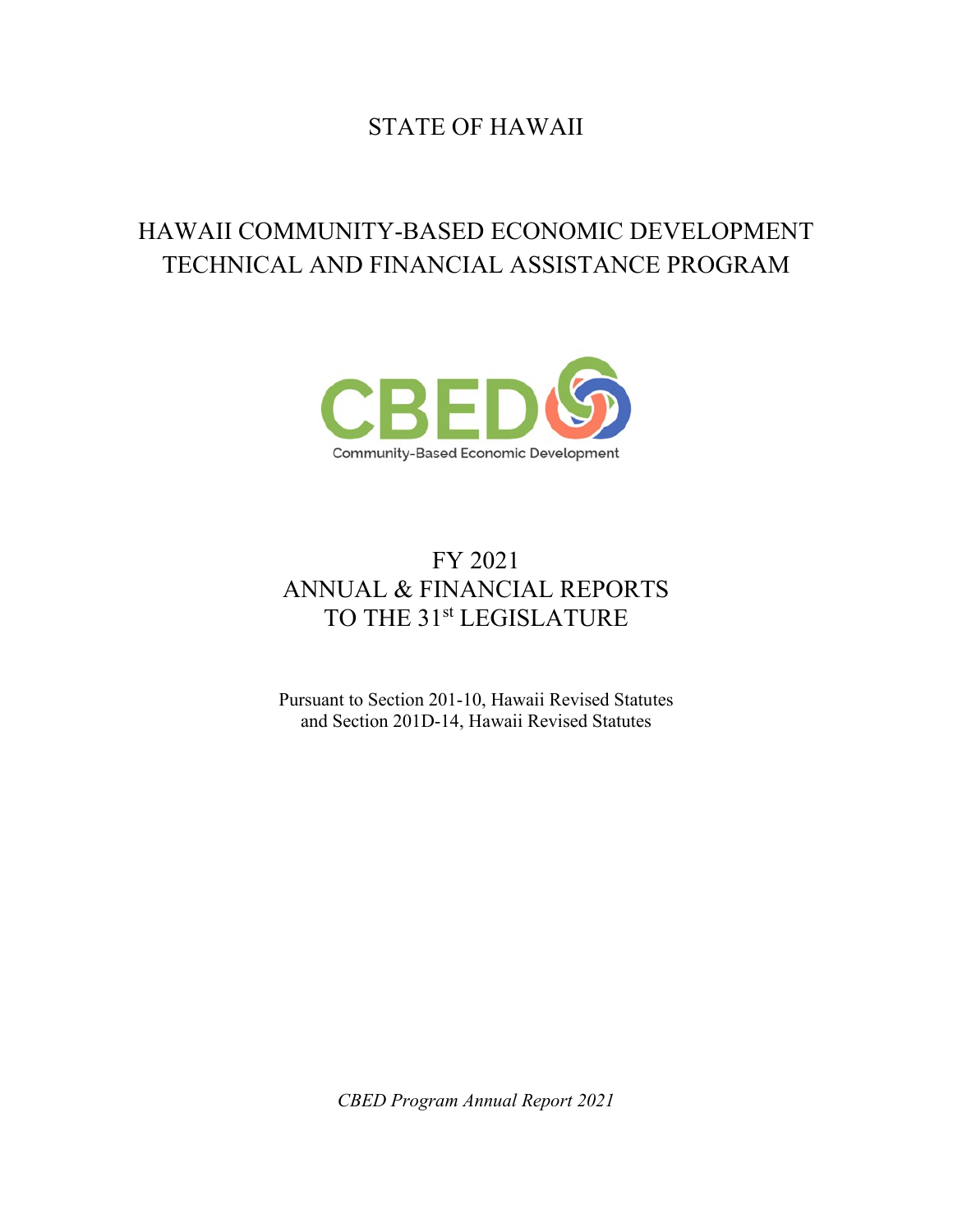#### **1. Program Summary**

The Legislature created a Community-Based Economic Development (CBED) Program in 1991 in the Department of Business, Economic Development and Tourism (DBEDT) with Act 111, SLH 1991, codified as Chapter 210D, Hawaii Revised Statutes. As part of the statute, the CBED Advisory Council and the CBED Revolving Fund were also created. (Note: for clarity in this report we will use the term CBED Special Fund for the CBED program funding. The state legislature has also proposed this nomenclature in the last legislative session. The CBED Revolving Loan Fund will refer just to the loan component of the CBED Program).

The Council reviews CBED financing requests and makes recommendations on the awarding of loans and grants, subject to the final approval of the DBEDT director. The Council also advises the director on program implementation, and members represent their island in liaison with community-based organizations.

The Hawaii Community-Based Economic Development Special Fund (CBED Special Fund) was established to provide training and capacity-building opportunities and invest in community economic development projects that result in measurable economic impact. Specifically, the CBED Special Fund can be used for grants, loans and technical assistance. Sources of revenue for the fund include repayments of loan principal, loan interest, any program activity where DBEDT charges for participation and interest from the department's participation in the state's investment pool. As of June 30, 2021, the CBED Special Fund had a balance of \$581,504 with an additional \$1 million available specifically for small business loans from the Economic Development Administration (EDA) with a state match of \$250,000. This small business loan program is called the CBED Revolving Loan Fund (CBED RLF).

#### **1.1 CBED Mission**

Through loans, grants and technical assistance the Community Based Economic Development (CBED) program provides training and capacity building opportunities to promote, support, and invest in community-based development projects that result in

```
CBED Program Annual Report 2021
   -1-
```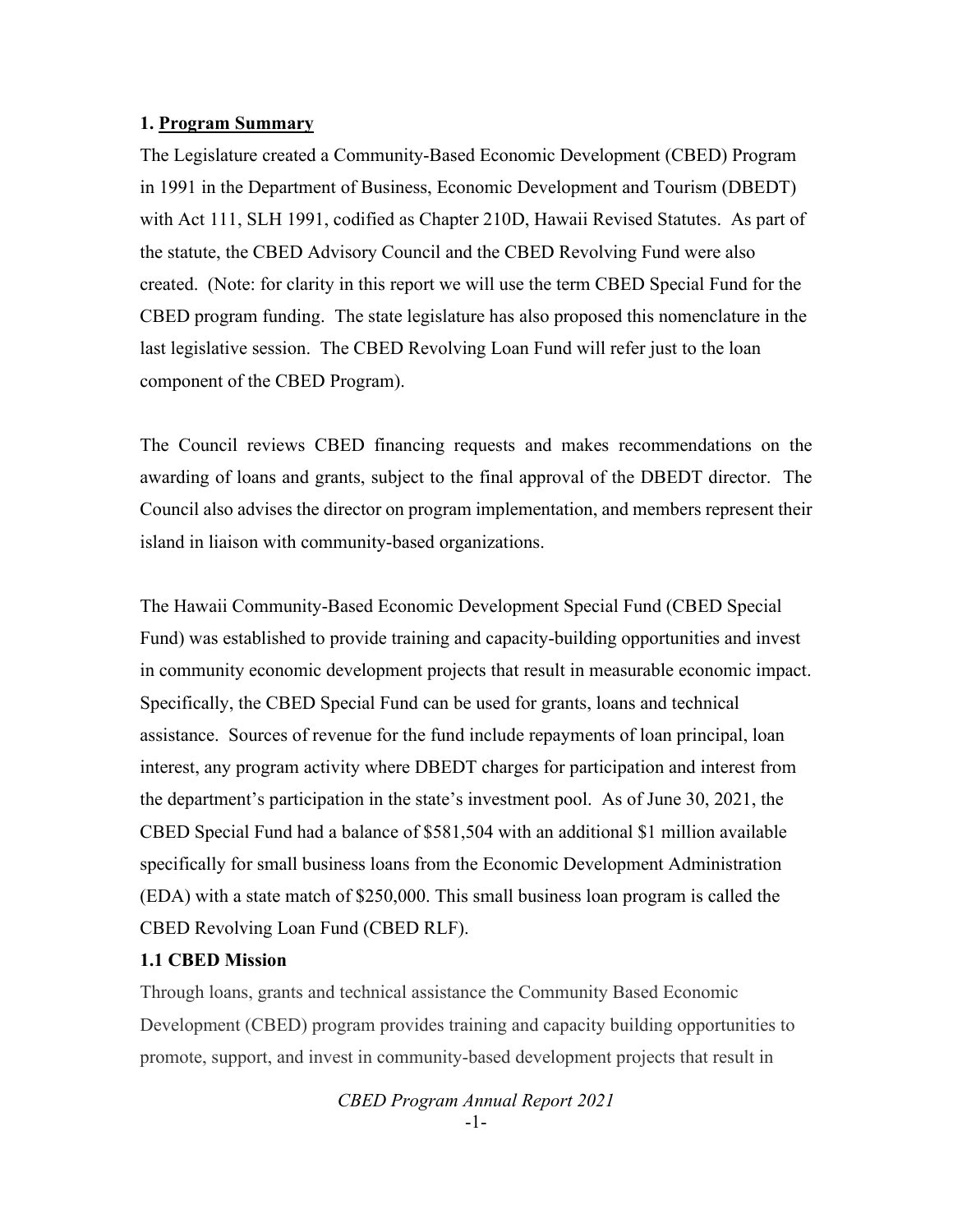measurable economic impact.

#### **1.2 What we do**

#### **1.2.1 Loans to help businesses**

CBED offers loans usually from \$50,000 to \$125,000 to eligible small businesses that support economic development in their communities. The CBED Program strives to help small businesses to develop viable, sustainable ventures that serve local needs and are compatible with the vision, character and cultural values of their communities. The CBED revolving loan program, (CBED RLF) supports a broad range of business expansions but focuses primarily on agricultural and value-added agricultural production, wholesaling and manufacturing businesses. In order to leverage resources CBED prioritizes co-lending opportunities with resource partners. Currently, through co-lending arrangements CBED works with the Hawaii Dept. of Agriculture (HDOA), Feed the Hunger Foundation (FTHF), and the Hawaii Community Reinvestment Corporation (HCRC) to execute and service loans.

#### **1.2.2 Offer technical assistance & business resource information**

CBED targets "hard to reach" sectors of Hawaii's business community to present information on business resources and educate community-based organizations on how to strengthen their economic development capabilities or further sustain their revenue generation initiatives. Currently CBED works with several resource partners on technical assistance and anticipates negotiating and working with CDFIs in Hawaii to support our mission throughout rural and hard-to-reach areas of the State.

### **1.3 How we do our work**

The CBED Program is guided by an Advisory Council

<https://invest.hawaii.gov/business/cbed/advisory-council-members/>comprised of community leaders from around the State. Periodic meetings are held to make recommendations on loans and grants and usually an annual meeting is held to discuss results, decide on current activities and to adjust strategy as needed.

> *CBED Program Annual Report 2021* -2-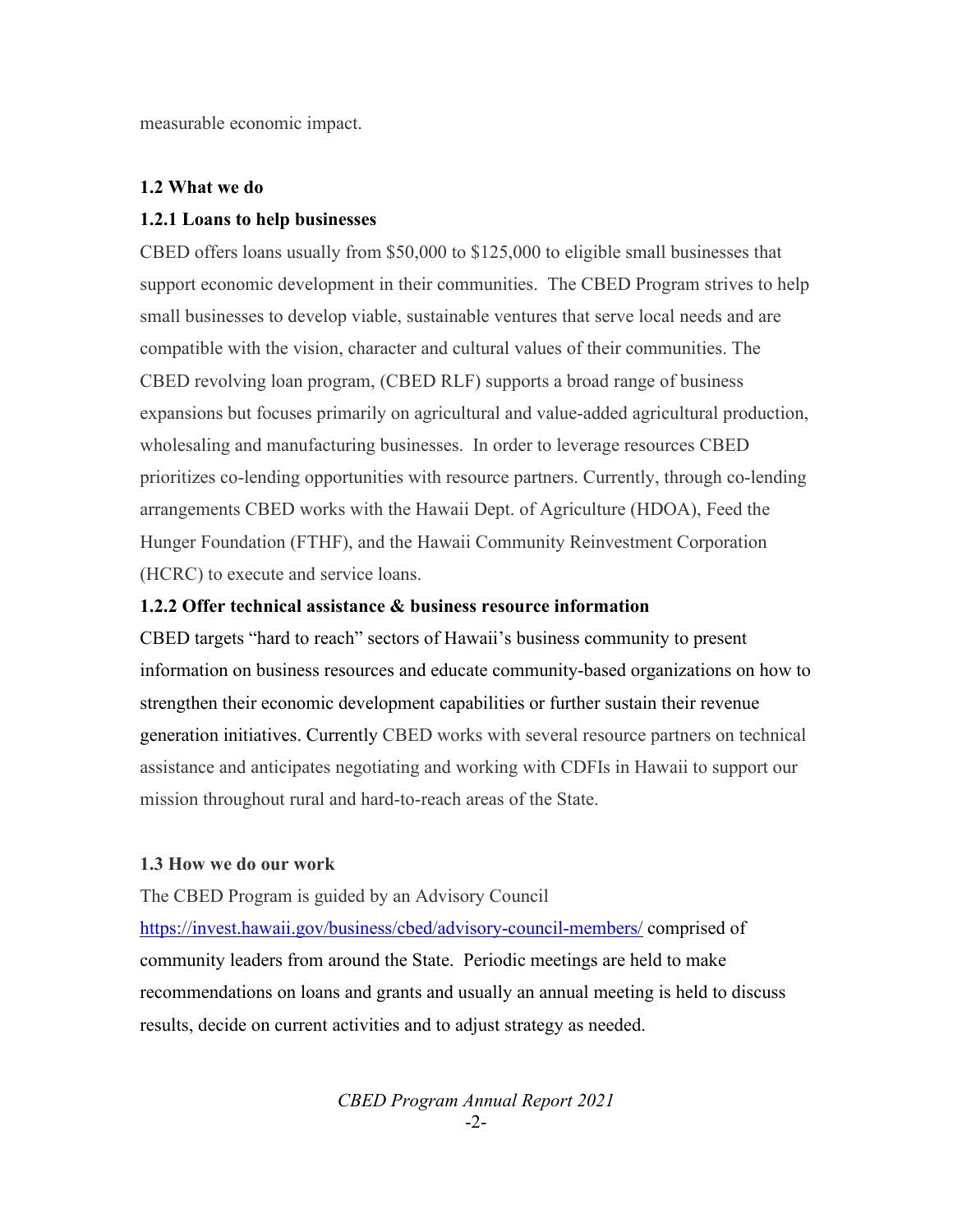#### **1.4 Current Loans Summary, FY 2021**

Due to the restrictions enacted via the Governor's emergency proclamations regarding COVID-19, no new loans were made as visiting with potential loan applicants at their business sites and one-on-one interviews were halted or restricted. However, in FY 2021, two (2) of the five (5) remaining CBED loan accounts completed their loan terms and closed their accounts as "Paid-In-Full."

The total number of community-based organizations (CBO's), cooperatives, and small businesses assisted in FY 2021 numbered more than twenty-five (25) and mainly consisted of collaborative virtual (Zoom) outreach efforts between the CBED Program staff and various Federal and local agencies and local nonprofit organizations. CBO's received information regarding small business resources through virtual workshops supported by agencies and organizations such as the U.S. Small Business Administration (SBA), Waianae Economic Development Council (WEDC), Hawaii Technology Corporation (HTDC), and the Hawaii Small Business Development Centers (HSBDC).

The CBED RLF, technical assistance, and capacity-building program initiatives will continue to be a crucial resource for Hawaii's entrepreneurs and community-based organizations to create jobs, implement or expand their businesses, and develop sustainable revenue generating initiatives.

# **2. Community-Based Economic Development**

CBED strategies and practices can play a valuable part in an overall economic development strategy for Hawaii. Specifically, CBED is a bottom-up economic development initiative that can supplement more centralized or top-down approaches. This bottom-up approach begins by sourcing economic development opportunities from local communities themselves, which can be "demographic communities" or "communities of interest." These opportunities, which usually become projects, not only have community-backing, but usually have some form of community control. The CBED

> *CBED Program Annual Report 2021* -3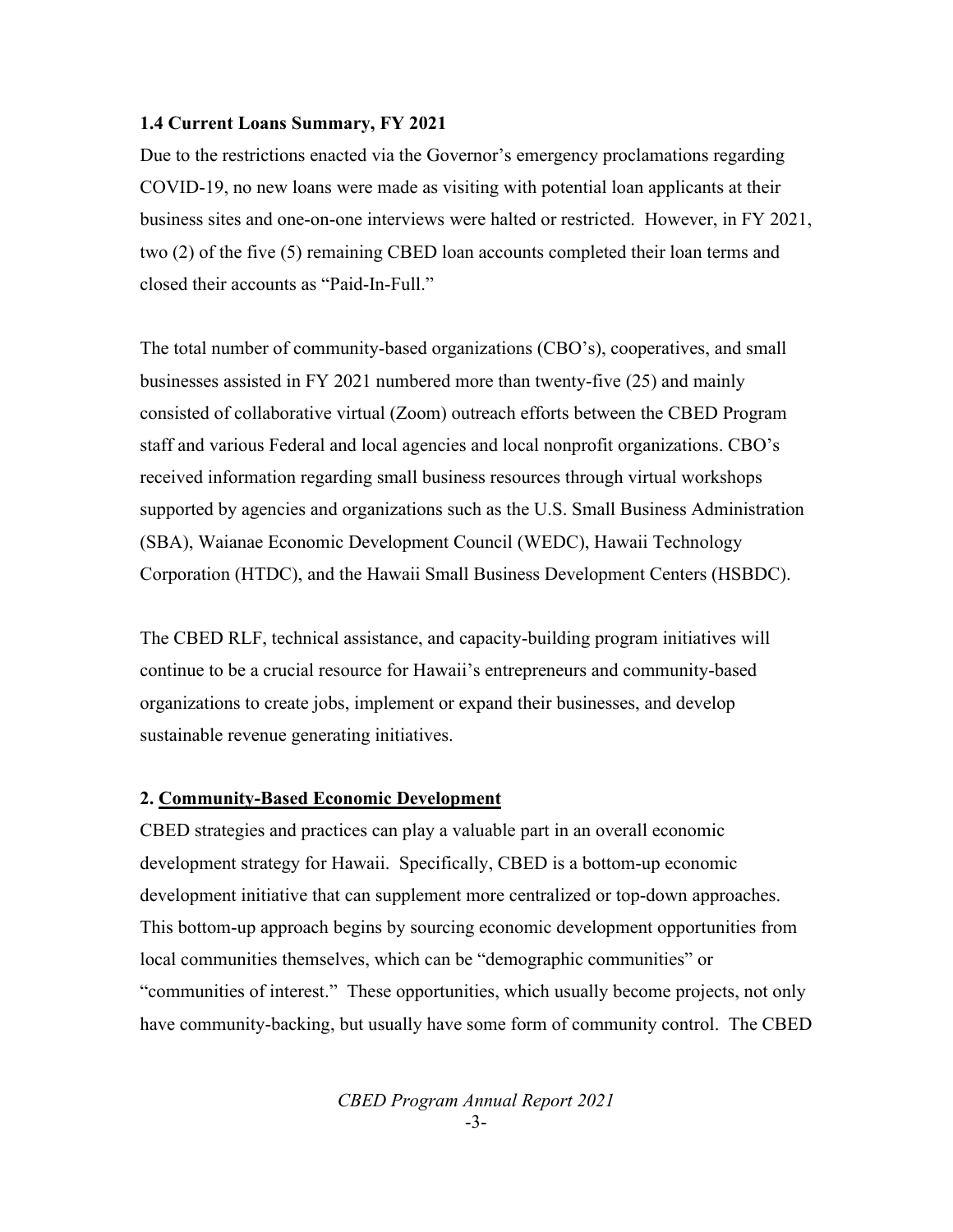approach can help build new infrastructure for a more sustainable Hawaii economy, based on decentralization, partnerships, human resource development, and innovation.

The foundation created by community-based economic development leads to long-term capacity-building for local communities and residents and provides backward linkages to ancillary firms to sustain and expand the main sectors of the economy. Hawaii's economy is in need of true diversification. CBED is a practical way to achieve a true restructuring of Hawaii's economy. As the old economic engines become obsolete, the state must look for new alternatives. CBED is a key strategy for not leaving behind the lower income urban and rural communities in the State of Hawaii.

## **3. CBED Special Fund Account FY 2021**

The Hawaii CBED Special Fund was established to provide training and capacitybuilding opportunities and invest in community economic development projects that result in measurable economic impact. Sources of revenue include repayments of loan principal, loan interest, "Transfers" of revenue collections from other closed DBEDT loan programs (i.e., Capital Loan Program, Small & Large Fishing Vessel Loan Programs), and fees from community conferences and other events sponsored through the CBED Program.

| <b>CBED Special Fund Account</b>     |              |
|--------------------------------------|--------------|
| Beginning balance as of July 1, 2020 | \$628,819    |
| Revenues for fiscal year:            |              |
| Loan Interest Payments               | 2,247.06     |
| <b>Loan Principal Payments</b>       | \$15,557.46  |
| <b>Investment Pool Earnings</b>      |              |
| Transfers                            |              |
| Expenditures for fiscal year         | $(\$31,388)$ |
| Encumbrances                         | $(\$30,007)$ |
| Balance as of June 30, 2020          | \$581,504    |

*CBED Program Annual Report 2021* -4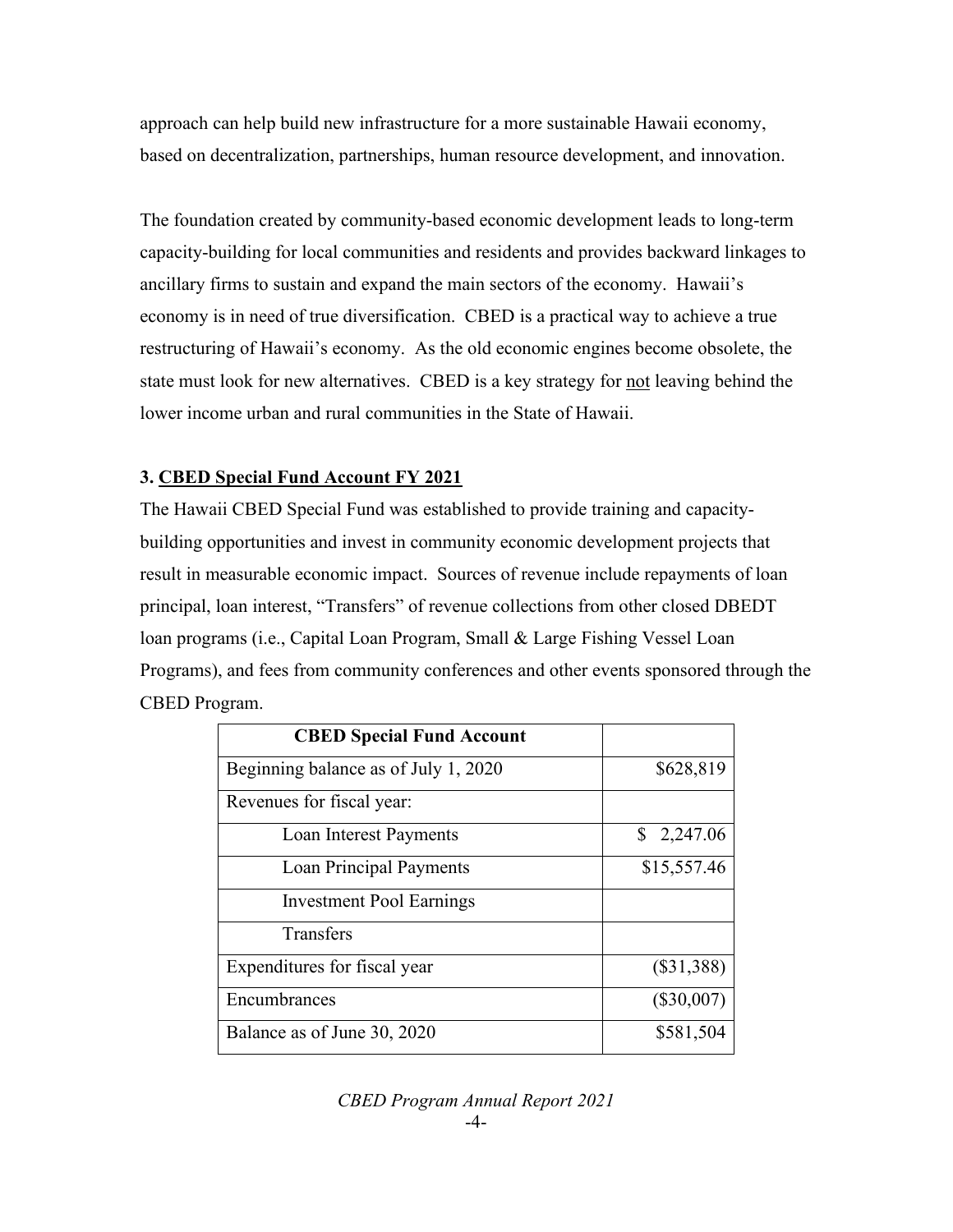The CBED Special Fund may be used for loans, grants and technical assistance. The CBED Program focused most its efforts in FY21 on technical assistance grants to help grow and develop small businesses, job creation and non-profits seeking to diversify their funding streams with recurring revenue-generating projects, providing assistance for accessing Federal financial assistance for COVID-19, and outreach to promote services and financial assistance available through DBEDT.

#### **4. CBED Awarded \$1,000,000 EDA Grant for Small Business Loans**

In FY 2021, the CBED Program staff applied for and was awarded a grant of one million dollars (\$1,000,000) from the U.S. Economic Development Administration (EDA) in the U.S. Department of Commerce. The one million dollar grant was matched by a CBED commitment of \$250,000. Funds from CBED and EDA are committed to make loans to small businesses that are ready to expand their businesses, create additional jobs and can exhibit community benefits through their expansion.

The additional EDA funding into the State of Hawaii's Community-Based Economic Development Revolving Loan Fund (CBED RLF) will enable the State to move towards a more sustainable economy by: (1) supporting certain types of business activities as outlined in the Comprehensive Economic Development Strategy (CEDS); in particular, manufacturing; the diversification of agriculture and value-added agricultural production and (2) growing jobs in economically challenged areas of the State. CBED RLF loans can be used for: start-up costs and working capital; construction or improvement of facilities; purchase of equipment; payment of production and marketing expenses, including materials, labor and services.

### **5. CBED: Technical Assistance Activities**

## **5.1 Grant Writing Technical Assistance**

In response to the COVID-19 pandemic, the Federal government has made available grant funding through the majority of Federal agencies.

> *CBED Program Annual Report 2021* -5-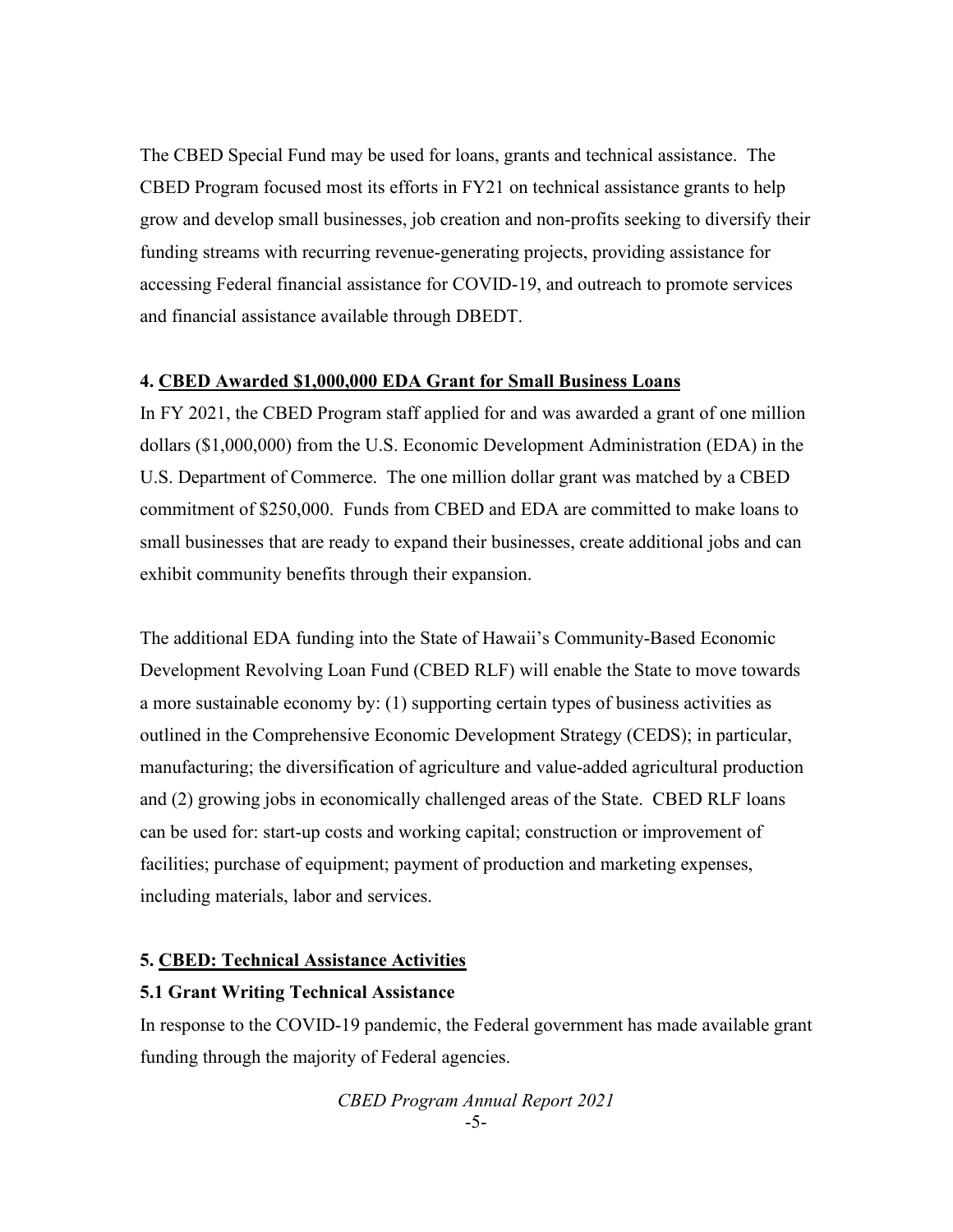On June 24, 2020, the CBED Advisory Council recommended approval for grants to provide grant writing technical assistance to nonprofit organizations with projects that are readily implementable. Projects must exhibit components that incorporate community economic development benefit and show sustainability with the ability to create and maintain jobs in the community.

In FY 2021, CBED approved eleven (11) applications from community nonprofit organizations for grants up to \$5,000 for grant writing technical assistance. Applicant Requirements:

1. Be a nonprofit organization determined to be tax exempt by the U.S. Internal Revenue Service and registered in the State of Hawaii;

2. Provide a cash match of 25% of the technical assistance request;

3. Demonstrate a community-based economic benefit if the organization's project is successful;

4. Be able to exhibit that the organization's project is advanced enough to begin implementation within a very short period of time, given sufficient funding.

5. Be ready to apply for Federal and/or private foundation grant funding (State grant funding is excluded)

#### **5.1.1 Success Profile of Grant Writing Applicant**

The CBED Technical Assistance Grant-writing Initiative, with a CBED grant of \$5,000 for the services of a grant writer, is proud to report that the Waianae Economic Development Council (WEDC), led by President Joseph Lapilio and representative community leaders from the Waianae Coast – Makaha,Waianae, Maili, and Nanakuli, was awarded a 3-Year grant totaling \$1,118,550.00 from the Federal Department of Health and Human Services, Administration for Children and Families. Matching funds and in-kind contributions include an additional \$97,764.00 for a total of \$1,216,314.00 for small business development and financial literacy training on the Waianae Coast. The Waianae Economic Development Council (WEDC) project will put \$1,216,314.00 into the Waianae Coast economy over next three (3) years with the development of an emerging Native Hawaiian Community Development Financial Institution (CDFI)

> *CBED Program Annual Report 2021* -6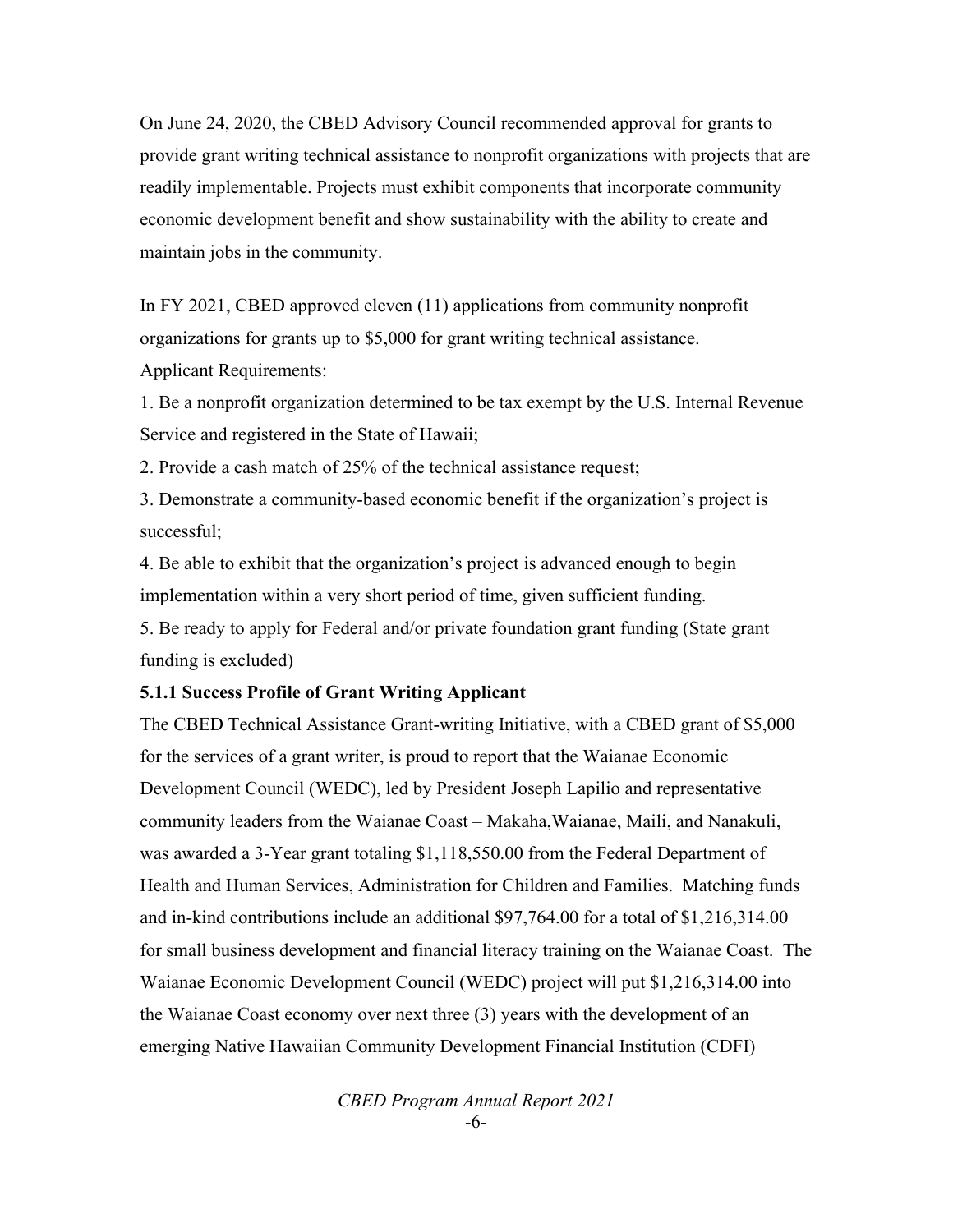targeting the Waianae Coast and small business development. This CDFI will provide community members with the tools and knowledge to create employment opportunities for themselves and others, consequently increasing income of Native Hawaiian households. The CDFI will offer all community members financial literacy and entrepreneurial courses as well as assist them in accessing capital for business start-up and expansion.

The development of a CDFI – a micro-loan program - providing financial assistance to small businesses wanting to expand, financial literacy and entrepreneurial educational courses to Waianae Coast entrepreneurs and residents in need of business assistance – addresses the Governor's priorities in the areas of  $(1)$  Economic Development  $\&$ Diversification and (2) business assistance to Native Hawaiian & Other Cultures. Over the next two to three years, CBED will work closely with WEDC to support the sustainability of their "emerging CDFI."

#### **6. CBED: A Continuing Strategy**

Community-based economic development is specifically a strategy for addressing the needs of low–income communities. CBED has been implemented in the United States for more than 40 years, and in Hawaii for more than 25 years. As the dialogue about incorporating community vision and values into present day Hawaii continues, CBED stands out as an effective strategy to achieve those goals by empowering the community, increasing capacity, and conserving local resources. CBED is a proven strategy that differs from traditional economic development because it emphasizes community reinvestment and local economic opportunities. It is a complete process that addresses a community's economic and social needs. CBED strategies help maintain Hawaii's cherished *quality of life* for its residents over the long term, while Community-Based Organizations (CBOs) provide social services and ecosystem services that make a locality attractive to new, appropriate investment and economic development. In the spirit of creating "Public-Private Partnerships," the CBED Program has focused on partnering with other state, federal and private agencies to help build the capacity of

> *CBED Program Annual Report 2021* -7-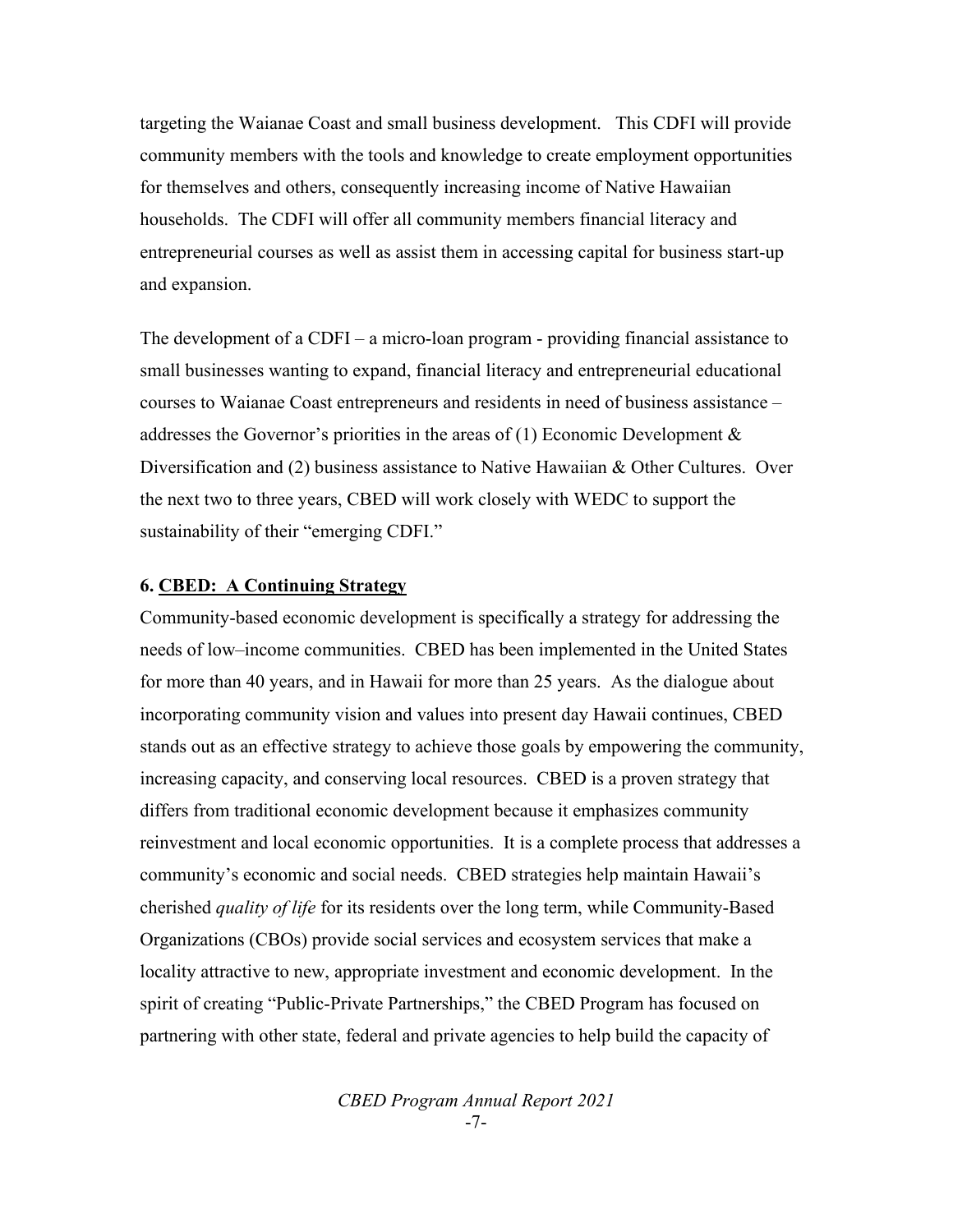small businesses, entrepreneurs, and CBOs through training workshops, conferences, conventions, and other events.

#### **7. CBED Advisory Council**

The CBED Advisory Council consists of 10 members. The Director of DBEDT, the Chairperson of the Board of Agriculture, and the Chairperson of the Office of Hawaiian Affairs, or their respective designees, are ex-officio members. The Governor appoints the remaining seven members, representing all counties plus one member who has specific commercial finance experience.

The Council reviews CBED financing requests and makes recommendations on the awarding of loans and grants, subject to the final approval of the DBEDT director. The Council also advises the director on program implementation, and members represent their island in liaison with community-based organizations.

Council members bring a myriad of skills sets to the Department and the CBED Program. Skill sets of current CBED Advisory Council Members include, but are not limited to: Strategic Communications, Program Management, Community Outreach, Project Management, Government, Strategic Planning, Public Speaking, Nonprofits, Leadership, Business Strategy/Business Analytics, Financial Modeling, Process Improvement, Finance, Risk Management, Public Policy, Grants, Public Administration, Customer Service, Legislative Relations, and Policy Analysis.

During strategic planning sessions, the Council has voiced its agreement and understanding of the importance of partnerships and emphasized the need to leverage and obtain additional CBED funding and seek loan servicing services to address the fact that DBEDT does not have a loan officer to service loans made through the CBED Revolving Fund.

The CBED Advisory Council listed the following as desired program goals:

*CBED Program Annual Report 2021* -8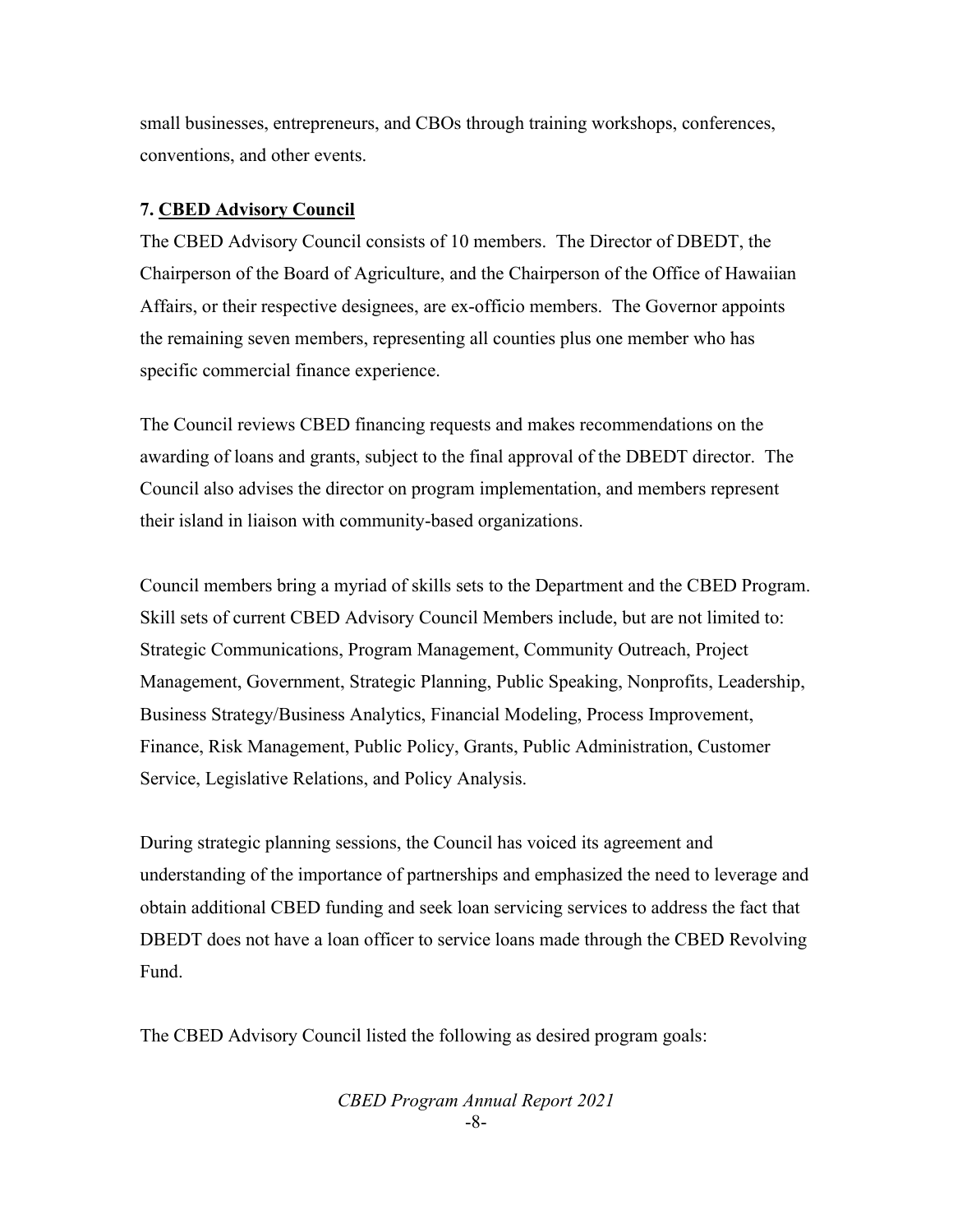Create jobs & opportunities (such as new businesses) in economically disadvantaged areas and empower communities to control their own economic destiny by: Targeting communities in disadvantaged areas of the state such as those located in enterprise zones (EZ);

- 1) Supporting start-ups, business expansions, social enterprises, co-ops, and entrepreneurship;
- 2) Considering youth training and mentorship/apprentice programs in projects;
- 3) Facilitating sustainability among communities and organizations so they can continue operating;
- 4) Including multiple communities by demographic, by island;
- 5) Leveraging program funds through partnerships;
- 6) Dovetailing CBED program with EZ and other state, county, federal, private programs;
- 7) Seeking ways CBED can uniquely impact, not replicate, what others are doing.

The Council also noted that while specific industries should not be targeted or given preference, the CBED program should consider which industries will create the most jobs and jobs requiring skilled workers.

# **8. Current CBED Advisory Council Members**



Mr. Matthew K. Loke, Representative for Chair Phyllis Shimabukuro-Geiser Department of Agriculture (DOA)

> *CBED Program Annual Report 2021* -9-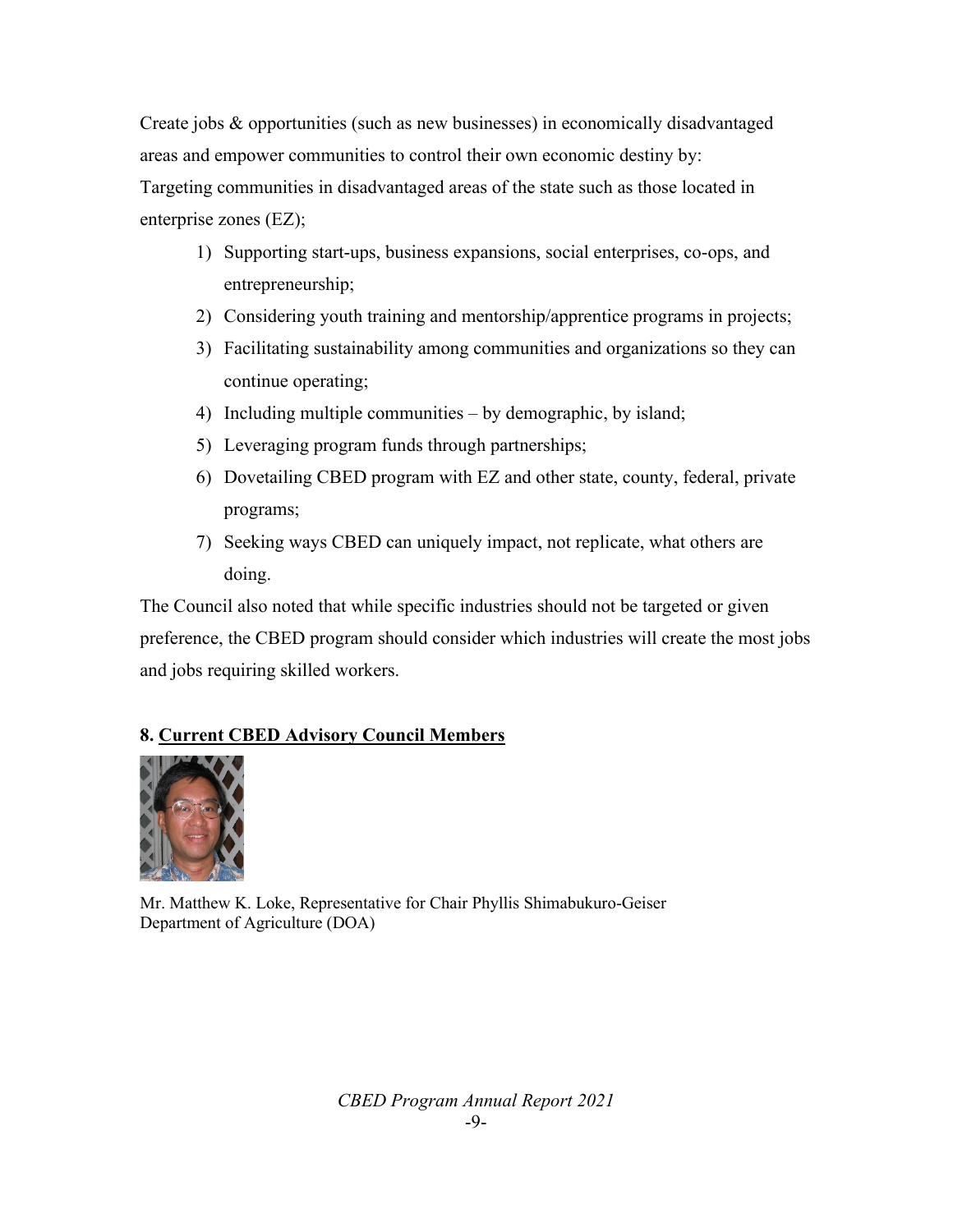

Mr. Casey K. Brown, Representative for Chair Carmen Hulu Lindsey Office of Hawaiian Affairs (OHA)



Mr. Dennis T. Ling, Representative for Director Mike McCartney Deprtment of Business, Economic Development & Tourism (DBEDT)



Ms. Rachel James, Chair - CBED Advisory Council (Oahu)



Ms. Elvira Lo, CBED Advisory Council Member (Oahu)



Mr. Kaleokalani Kuroda, CBED Advisory Council Member (Oahu-Financial)

*CBED Program Annual Report 2021* -10-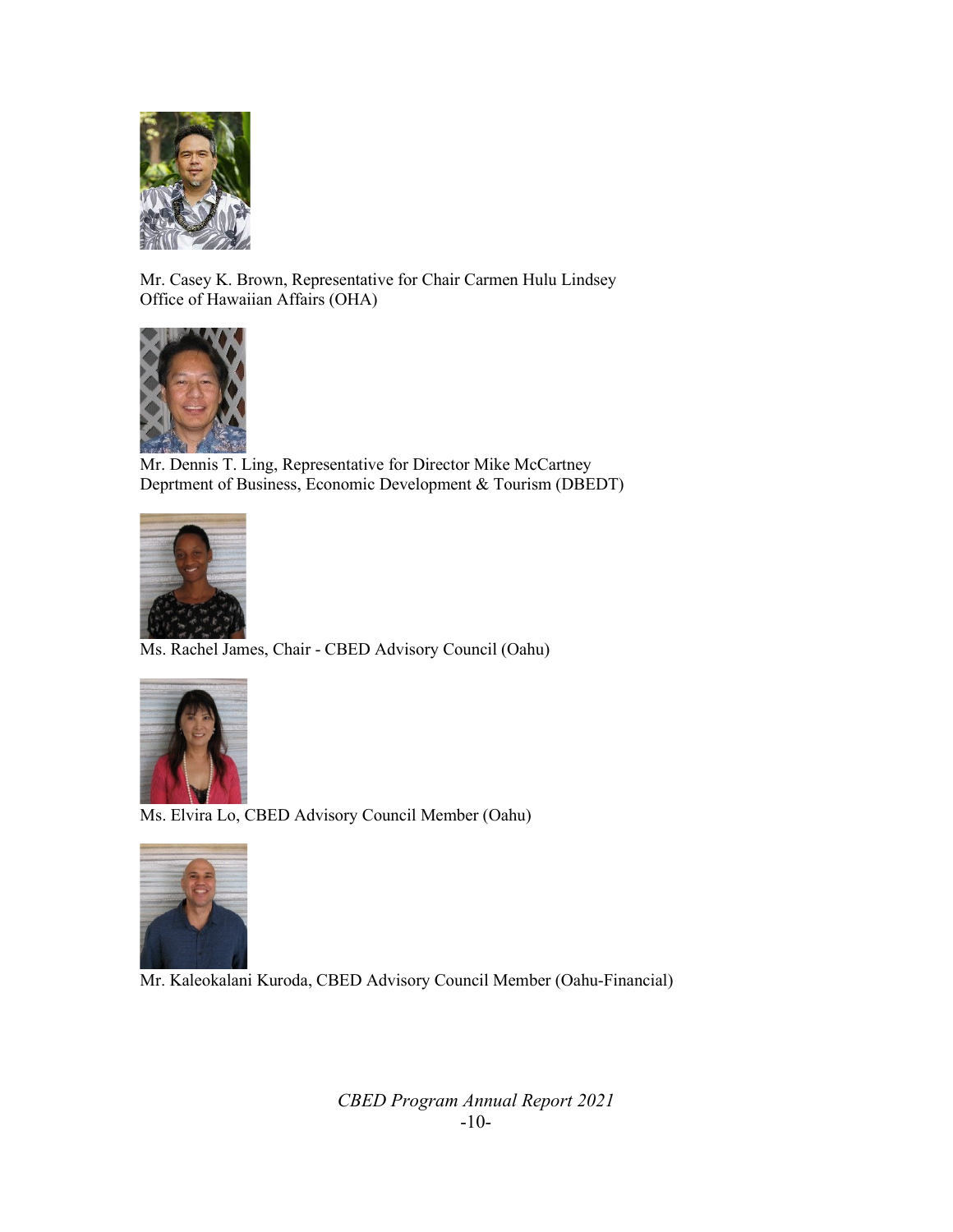

Ms. Teena Rasmussen, CBED Advisory Council Member (Maui)



Ms. Jane Horike, CBED Advisory Council Member (Hawaii Island)



Mr. Ernest Matsumura, CBED Advisory Council Member (Hawaii Island)



VACANT, CBED Advisory Council Member



VACANT, CBED Advisory Council Member (Kauai)

*CBED Program Annual Report 2021* -11-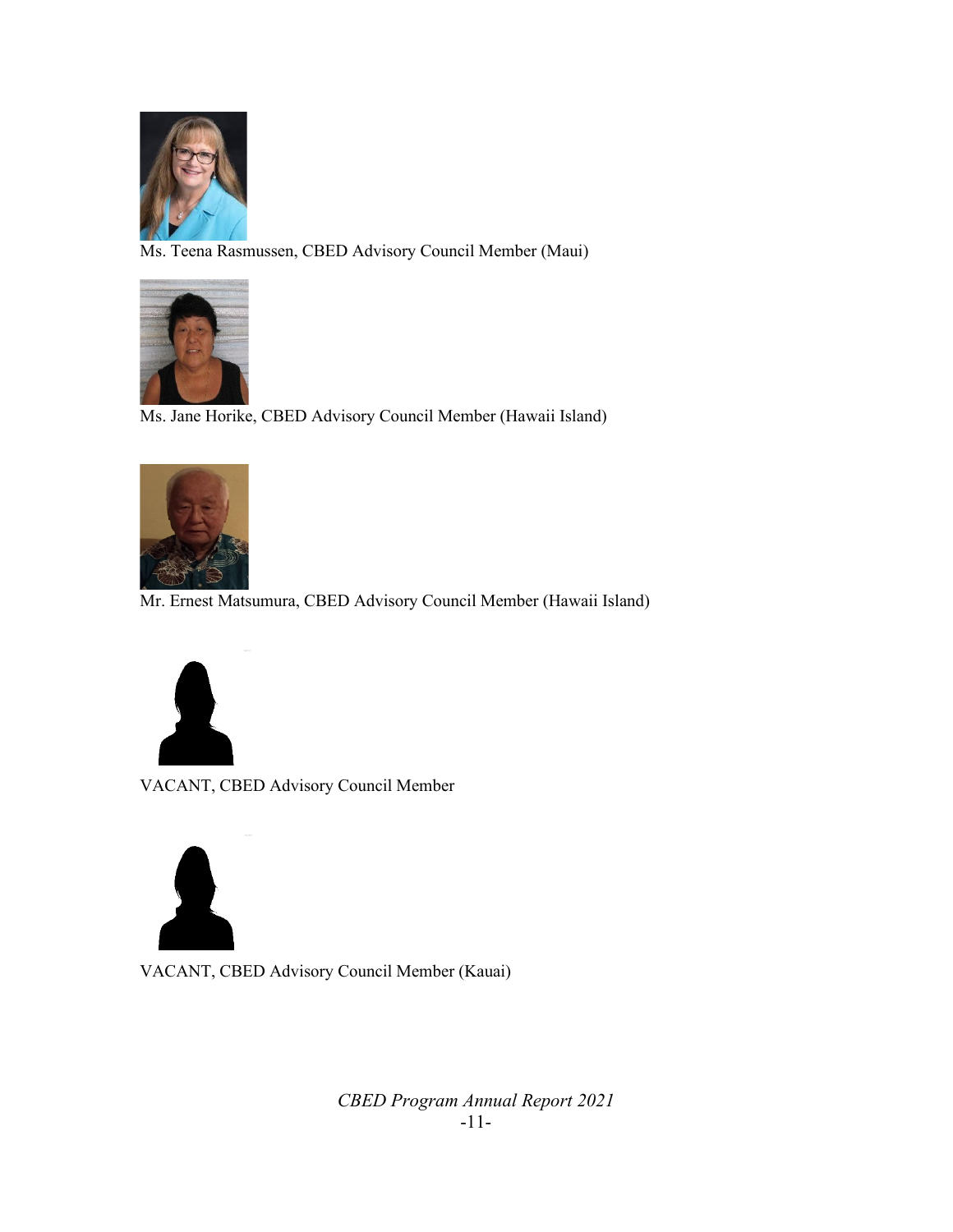

Mr. Mark J. Ritchie, DBEDT Branch Chief – Business Support Branch CBED Staff



Mr. Wayne Thom, DBEDT Community Economic Development (CED) Manager CBED Staff

# **9. CBED Tools/Resources/Strategies/Program Activities**

In implementing the CBED program, chapter 210D, Hawaii Revised Statutes, allows

DBEDT to make grants, loans and offer technical assistance. The Council's guidance on

how to use these tools were as follows:

Grants should be used for:

- Non-profit organizations determined to be exempt from federal income tax by the IRS;
- Technical Assistance for grant writing "Grantsmanship Center" and other resource centers for grant writing;
- Train-the–trainer programs i.e., HANO; Hawaii Community Foundation; Hawaii County;
- Capacity-building building a community's financial expertise;
- Development of business mentorship programs;
- The Council suggested that grants be 10% of the CBED budget with 90% for loans and technical assistance, e.g. \$500,000 budget would allocate \$50,000 to grants.

Loans:

*CBED Program Annual Report 2021* -12-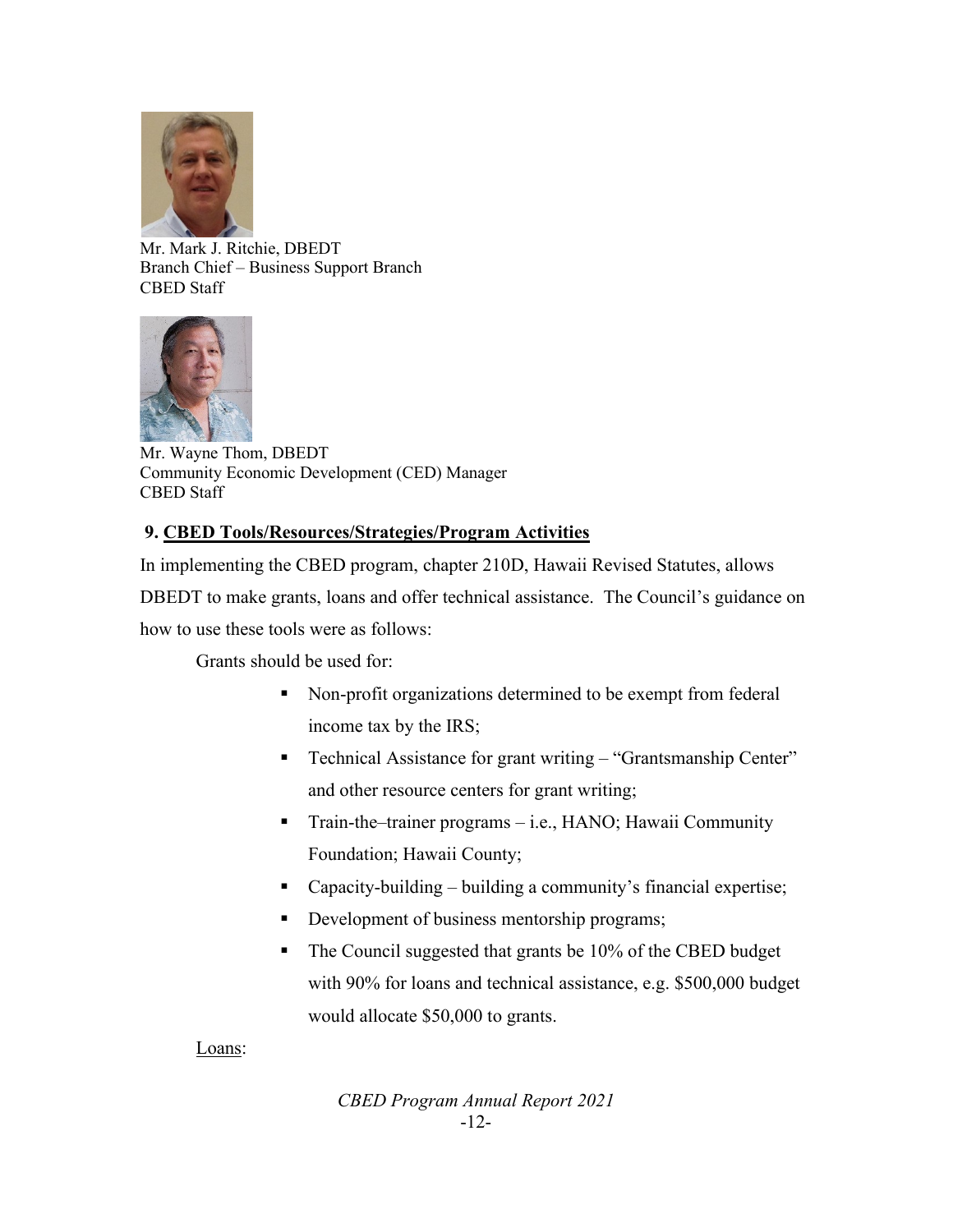- CBED could use EZ program as "filter" for guidance geographic target areas such as Enterprise Zones;
- Consider start-ups/business growth/entrepreneurship/youth training;
- Targets for loans may include for-profits, social enterprises and cooperatives that produce and/or utilize community resources/products;
- **Consideration towards partnerships to leverage CBED funds:** 
	- Department of Agriculture
	- Small Business Administration (SBA)
	- Maui Economic Opportunity (MEO)
	- Pacific Gateway
	- Office of Hawaiian Affairs (OHA)
	- Contact counties to identify other organizations providing microloans;
- Council agreed that loans should on average be \$25,000 but can go as high as \$100,000 or more depending on the project and partner(s).

## Technical Assistance:

For consideration:

- One Stop Centers/CBED Resources;
- Web portal site for Hawaii community-based economic development;
- **Financial Information/Training;**
- Business Resource Centers i.e., SBDC, UH & Community Colleges; Innovation Centers
- Accelerators Designed to assist community-based non-profits that have an economic impact mission. Seek to diversify nonprofits' funding streams through the development of projects that generate recurring unrestricted revenue.

*CBED Program Annual Report 2021* -13-